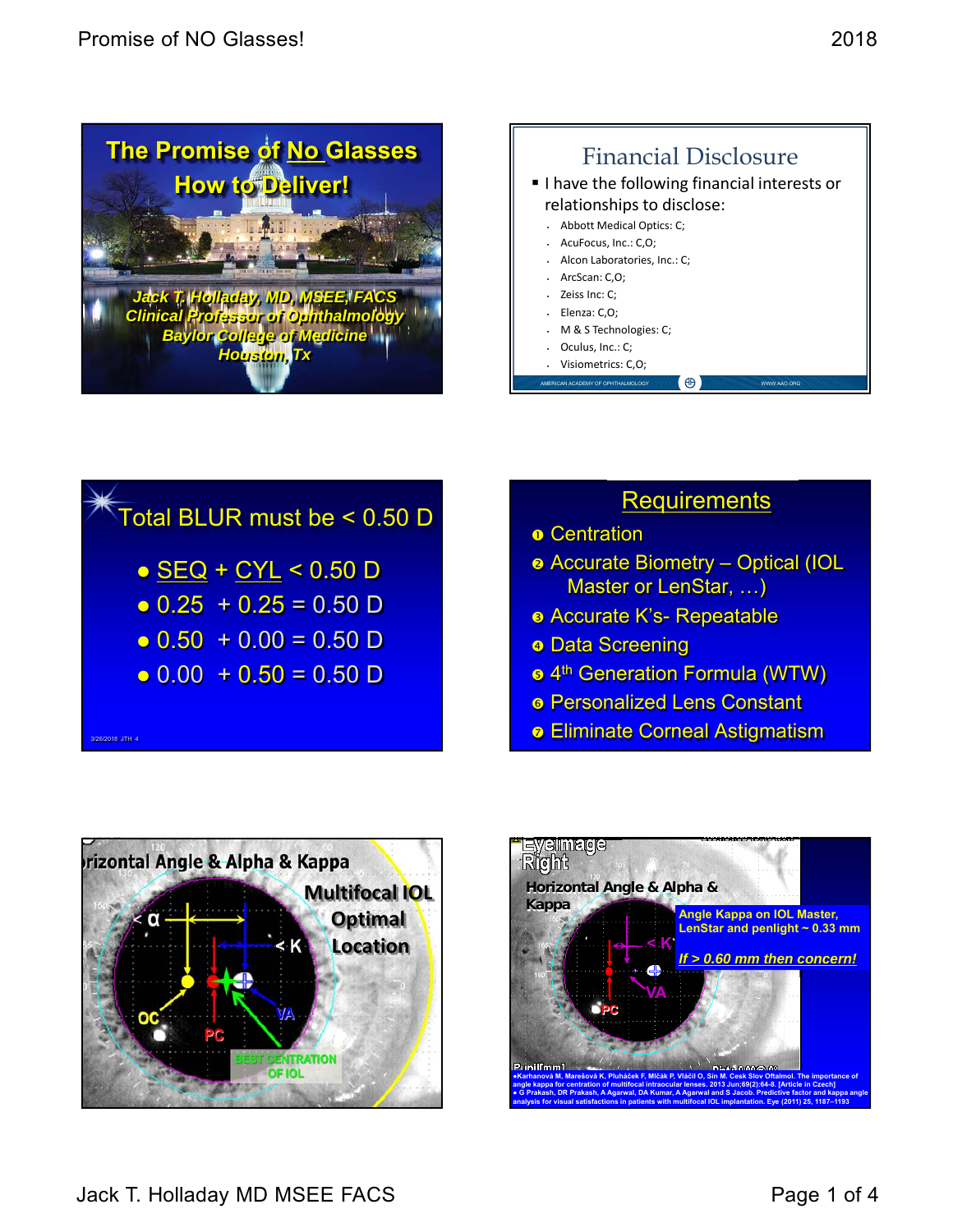|                                  |            | <b>LENSTAR - HAAG-STREIT</b>                           |             |                                                       |                                   |
|----------------------------------|------------|--------------------------------------------------------|-------------|-------------------------------------------------------|-----------------------------------|
| White to White                   | WTW        | 11.78 mm                                               | $±0.083$ mm | 11.58 mm                                              | ±0.054 mm                         |
| Iris barycenter                  | <b>ICX</b> | $-0.43$ mm                                             | $±0.147$ mm | $0.21$ mm                                             | ±0.109 mm                         |
|                                  | ICY        | $-0.19$ mm                                             | $±0.155$ mm | $-0.22$ mm                                            | $±0.058$ mm                       |
| Pupil diameter                   | PD         | 3.70 mm                                                | $±0.208$ mm | 3.84 mm                                               | $±0.193$ mm                       |
| Pupil barycenter                 | PCX        | $-0.31$ mm                                             | ±0.032 mm   | 0.20 mm                                               | ±0.029 mm                         |
|                                  | PCY        | $-0.25$ mm                                             | ±0.039 mm   | $-0.21$ mm                                            | ±0.021 mm                         |
|                                  |            | Ignore Sign  ADD PCX & PCY MAGNITUDES < 0.6 mm         |             | 1 Malus court date<br>twohitig fields end<br>Anatysis | nd OS                             |
| <b>LENSTAR</b><br><b>US 9037</b> |            | EyeSuite™ Biometry, V2.1.1<br>LS 900, SN 2470, V 2.1.0 |             |                                                       | <b>HAAG-STREIT</b><br>DIAGNOSTICS |

|                                                                                 | <b>IOL MASTER 500 - ZEISS</b>                                                                                 |  |  |  |
|---------------------------------------------------------------------------------|---------------------------------------------------------------------------------------------------------------|--|--|--|
|                                                                                 | Version $\geq 7.1$                                                                                            |  |  |  |
|                                                                                 | Anterior chamber depth values                                                                                 |  |  |  |
| ACD: 3.13 mm                                                                    | ACD: 3.24 mm                                                                                                  |  |  |  |
| 3.13 mm 3.13 mm 3.13 mm 3.13 mm 3.13 mm 3.24 mm 3.24 mm 3.26 mm 3.24 mm 3.24 mm |                                                                                                               |  |  |  |
|                                                                                 | White-to-white values                                                                                         |  |  |  |
| WTW: 12.3 mm<br>Pup: 3.0 mm                                                     | WTW: 12.3 mm<br>Pup 3.3 mm<br>Ix:+0.6mm Iy:+0.4mm Px:+0.4mm Py:+0.2mm Ix:-0.8mm Iy:+0.4mm Px:-0.5mm Py:+0.1mm |  |  |  |
| Ignore Sign  ADD Px & Py MAGNITUDES < 0.6 mm                                    |                                                                                                               |  |  |  |
|                                                                                 | Reference image capture                                                                                       |  |  |  |
| No image                                                                        | No image                                                                                                      |  |  |  |
|                                                                                 | $t^*$ = value has been edited, ! = borderline value]                                                          |  |  |  |



- **o** Centration
- **a** Accurate Biometry Optical (IOL Master or LenStar, …)
- Accurate K's- Repeatable
- **o** Data Screening
- <sup>5</sup> 4<sup>th</sup> Generation Formula (WTW)
- **e** Personalized Lens Constant
- **2. 2. Eliminate Corneal Astigmatism 3/26 Assets JTH 11**

| <b>IOL Master</b><br>Keratometer values  |                                                                                 |                               |                            |  |  |  |  |
|------------------------------------------|---------------------------------------------------------------------------------|-------------------------------|----------------------------|--|--|--|--|
| MV: 40.54/42.35 D                        | SD: 0.00 mm                                                                     | MV: 40.69/42.56 D             | SD: 0.00 mm                |  |  |  |  |
| 40.54 D x 179°<br>к1:                    | 8.19 mm                                                                         | $K1: 40.64$ D x $178^\circ$   | mm                         |  |  |  |  |
| - 89°<br>$42.35$ D x<br>K2.              | 7.84 mm                                                                         | -88°<br>K2: 42.56 D x         | 7.80<br>mm                 |  |  |  |  |
| $\Delta$ K: -1.81 D x 179°               |                                                                                 | AK: -1.92 D x 178°            |                            |  |  |  |  |
| 40.54 $D \times 179$ <sup>°</sup><br>K1: | $8.19$ mm                                                                       | $K1: 40.69$ D x $177^\circ$   | 8.16 mm                    |  |  |  |  |
| -89°<br>$42.29$ D $x$<br>K2:             | 7.85 mm                                                                         | -87°<br>K2: 42.51 D x         | 7.81 mm                    |  |  |  |  |
| $-1.75$ D $\times$ 179 $^{\circ}$<br>ΔК: |                                                                                 | AK: -1.82 D x 177°            |                            |  |  |  |  |
| 40.54 D x 178°<br>K1:                    | $9.19$ mm                                                                       | K1: $40.69$ D x $177^\circ$   | 8.16 mm                    |  |  |  |  |
| $42.35$ D $\text{x}$ $88^\circ$<br>K2:   | 7.84 mm                                                                         | K2: $42.56$ D x $87^\circ$    | 7.80 mm                    |  |  |  |  |
| $\Delta$ K: -1.81 D x 178°               |                                                                                 | AK: -1.87 D x 177°            |                            |  |  |  |  |
|                                          |                                                                                 | Anterior chamber depth values |                            |  |  |  |  |
| ACD:<br>$3.13 \text{ mm}$                |                                                                                 | $3.24$ mm<br>ACD:             |                            |  |  |  |  |
| 3.13 mm 3.13<br>mml                      | 3.13 mml 3.13 mml 3.13 mml 3.24 mml 3.24                                        |                               | mm 3.26 mm 3.24 mm 3.24 mm |  |  |  |  |
| White-to-white values                    |                                                                                 |                               |                            |  |  |  |  |
| WTW : 12.3 mm                            | Pup: 3.6 mm                                                                     | WTW : 12.3 mm                 | Pup: 3.9 mm                |  |  |  |  |
|                                          | Ix:+0.6mm Iy:+0.4mm Px:+0.4mm Py:+0.2mm Ix:-0.8mm Iy:+0.4mm Px:-0.5mm Py:+0.1mm |                               |                            |  |  |  |  |
|                                          |                                                                                 |                               |                            |  |  |  |  |
| 3/26/2018 JTH 12                         |                                                                                 |                               |                            |  |  |  |  |



|                           |           | LenStar           |                         | Analysis          |                                       |                             |                            |
|---------------------------|-----------|-------------------|-------------------------|-------------------|---------------------------------------|-----------------------------|----------------------------|
| right                     | JU        |                   |                         |                   |                                       |                             |                            |
| Measured values           |           |                   | Keratometry values      |                   |                                       |                             |                            |
| AL:                       | 22.30 mm  | (SD = 4 µm)       |                         | n: 1.3375         |                                       |                             |                            |
| ACD:                      | $2.99$ mm | $(SD = 5 \mu m)$  |                         | R:                | 7.76 mm                               | $(SD = 6 \mu m)$            |                            |
| LT:                       | $3.96$ mm | $(SD = 23 \mu m)$ |                         | R1:               | 7.83 mm @ 156°                        | $(SD = 13 \mu m)$           |                            |
|                           |           |                   |                         | R2:               | 7.69 mm @ 66°                         | $(SD = 3 \mu m)$            |                            |
|                           |           |                   | ΔD:<br>-0.75 dpt @ 156° |                   |                                       |                             |                            |
| Central corneal thickness |           |                   | White-to-white values   |                   |                                       |                             |                            |
| CCT:                      | 542 um    | $(SD = 3 \mu m)$  |                         | <b>WTW:</b><br>P: | $11.9 \text{ mm}$<br>$4.7 \text{ mm}$ | $x + 0.4$ mm<br>Px: +0.4 mm | ly: +0.2 mm<br>Py: +0.2 mm |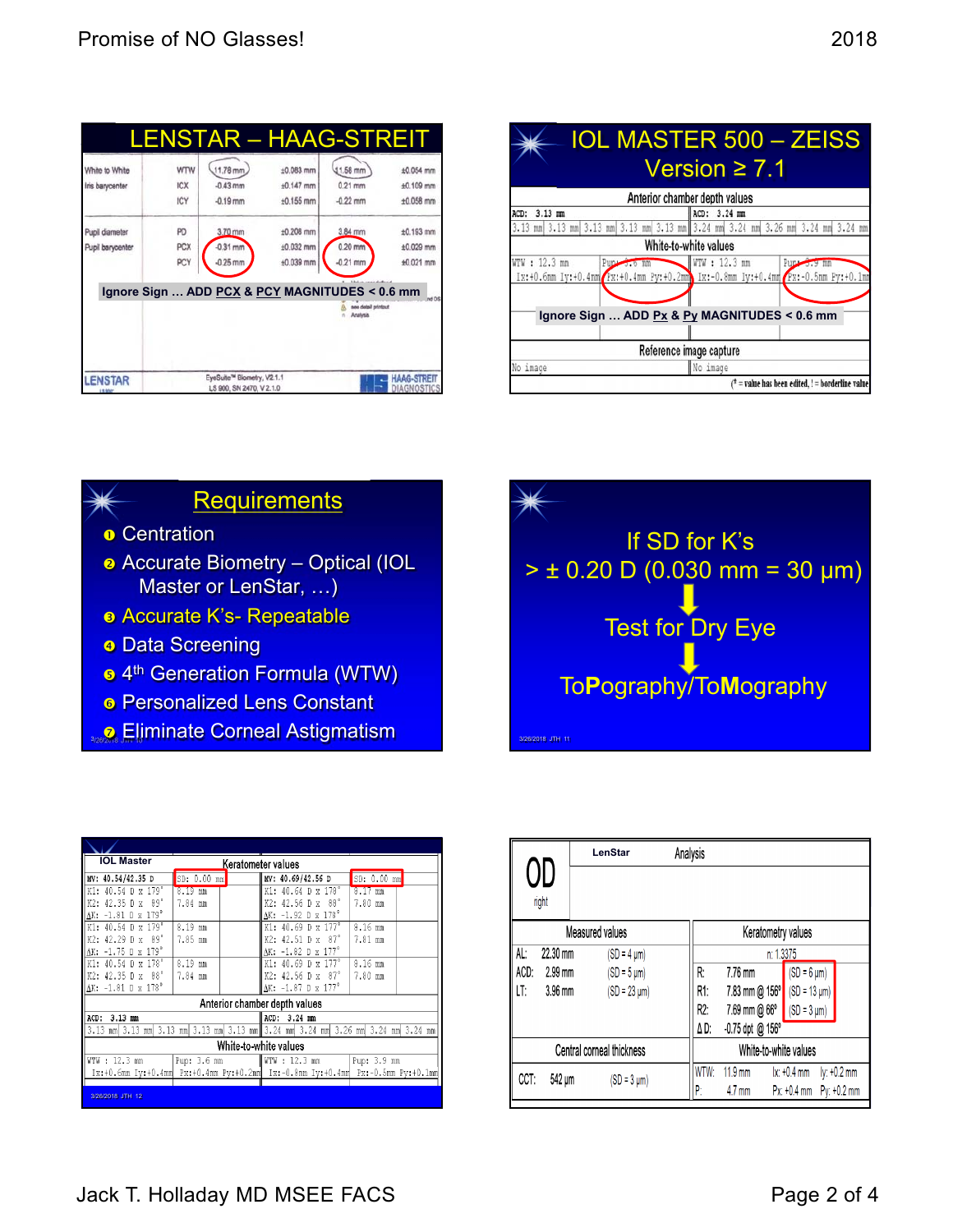



# **Requirements**

- **o** Centration
- Accurate Biometry Optical (IOL Master or LenStar, …)
- **B** Accurate K's- Repeatable
- **o Data Screening**
- **s** 4<sup>th</sup> Generation Formula (WTW)
- **6 Personalized Lens Constant**
- **D** Eliminate Corneal Astigmatism

# Data Screening *Identifies* Measurement Error - *Repeat*

- **Binocular** 
	- AL difference > 0.3 mm
	- K difference > 1.0 D
	- IOL power difference > 1.0 D
- **Monocular** 
	- AL Signal/Noise (S/N) Ratio < 2.0
	- $\bullet$  K Std Dev (σ) > 0.20 D

### **Requirements**

- **o** Centration
- **a** Accurate Biometry Optical (IOL Master or LenStar, …)
- **B** Accurate K's- Repeatable
- **a** Data Screening
- 4th Generation Formula (WTW)
- **6 Personalized Lens Constant**
- **2. 2. Eliminate Corneal Astigmatism 3/26 2018 JTH 19**
- Measurements taken for Predictors of ELP Holladay 2+NReg\*, Olsen 2, Barrett 2
- **o** Axial Length\*

**B** Horizontal WTW

- **e** LT
- **a** Average K (Pre R S) **a** Pre-op Ref (Adult
- before Cat)
	- Age
- <sup>o</sup> ACD
- \* Use Non-Linear Regression for Long Eyes